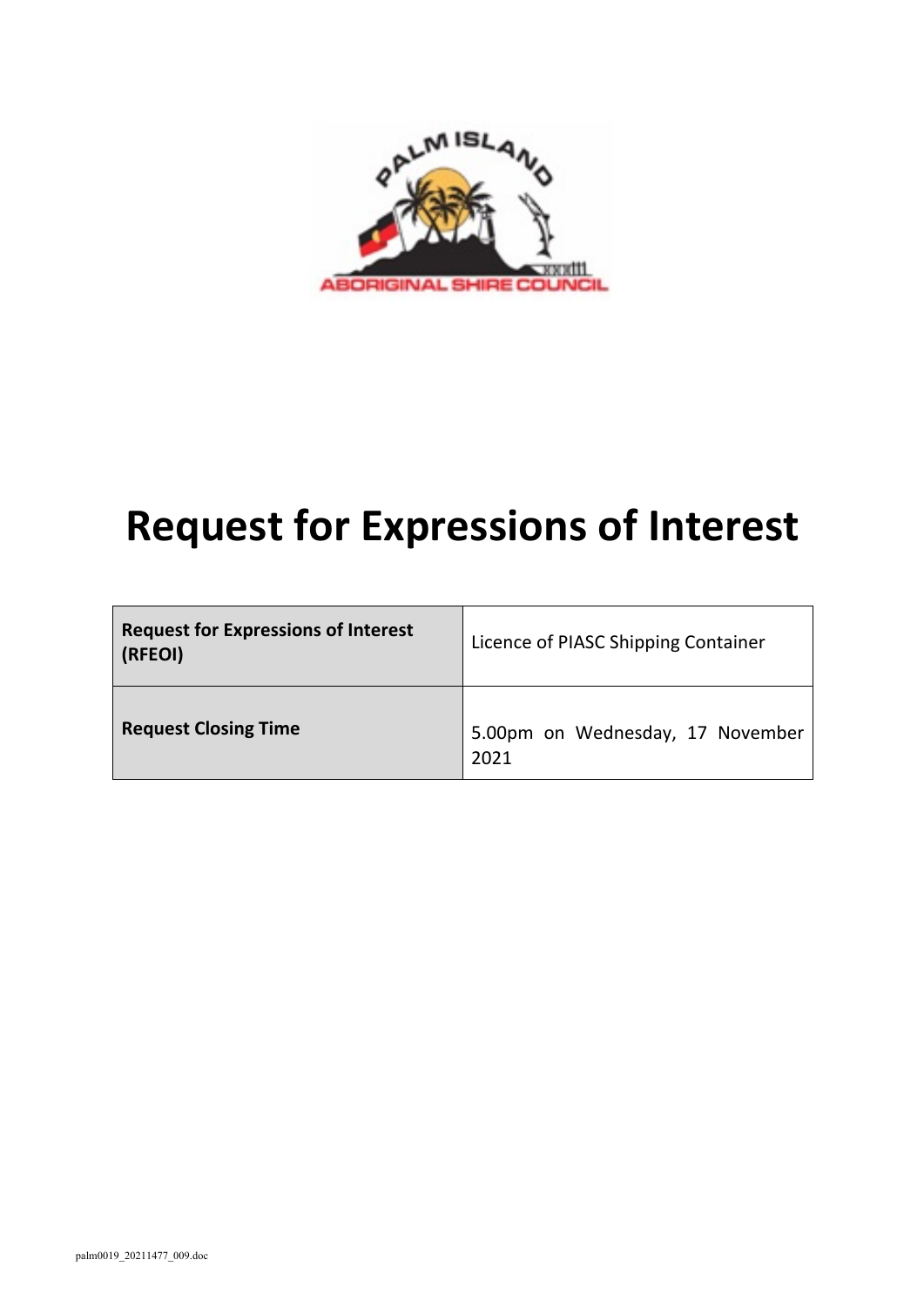# **REQUEST FOR EXPRESSION OF INTEREST LICENCE OF SHIPPING CONTAINERS**

## **INTRODUCTION**

Palm Island Aboriginal Shire Council ("**Council**") invites expressions of interest ("**EOIs**") for the grant of a licence to use shipping containers as pop up businesses at Palm Island ("**Containers**").

Up to four Containers are available (1 per applicant) The Containers are currently located at Council's office on Main Street, Palm Island.

Locations for the Containers across the Island can be suggested by applicants, but Council will only approve a location if the proposed use of the Container at that location is lawful, including with Council's planning requirements, and accessible to services.

Residents may apply for one of the Containers and, if successful, Council will grant the Licence Agreement in Part 3A of this Request. The Respondent's submission should:

- confirm the proposed use of the Container selected;
- confirm the proposed location of the Container;
- provide a Business Plan for the proposed use;
- provide such other information that the Respondent may consider will assist Council in evaluating the Respondent's EOI against the Selection Criteria and Mandatory Criteria.

Successful applicants will be eligible for a subsidy of up to \$10,000 to assist with fit out of the Container, on terms to be agreed with Council.

The Licence Agreement is for 1 year, and for a peppercorn Licence Fee of \$100.00 including GST per week.

EOIs will be assessed against the Selection Criteria and Mandatory Criteria.

Council will not necessarily accept any EOI.

For further information regarding this EOI, please contact Michael Bissell on 0413 016 073 or michael.bissell@palmcouncil.qld.gov.au, or refer to the Council's facebook page or Council's website www.palmcouncil.qld.gov.au for the EOI Documentation.

#### **To be considered, EOIs must be submitted by 5.00pm on Wednesday, 17 November 2021**. **EOIs submitted after this time will not be considered.**

EOIs are to be lodged, either by hand to the Tender Box at Council's Office at 1 Main Street, Palm Island, by post to 1 Main Street, Palm Island Qld 4816 or by email to projects.officer@palmcouncil.qld.gov.au.

Canvassing of any Palm Island Aboriginal Shire Council staff or Councillors will disqualify Respondents from the EOI process.

## **Chief Executive Officer PALM ISLAND ABORIGINAL SHIRE COUNCIL**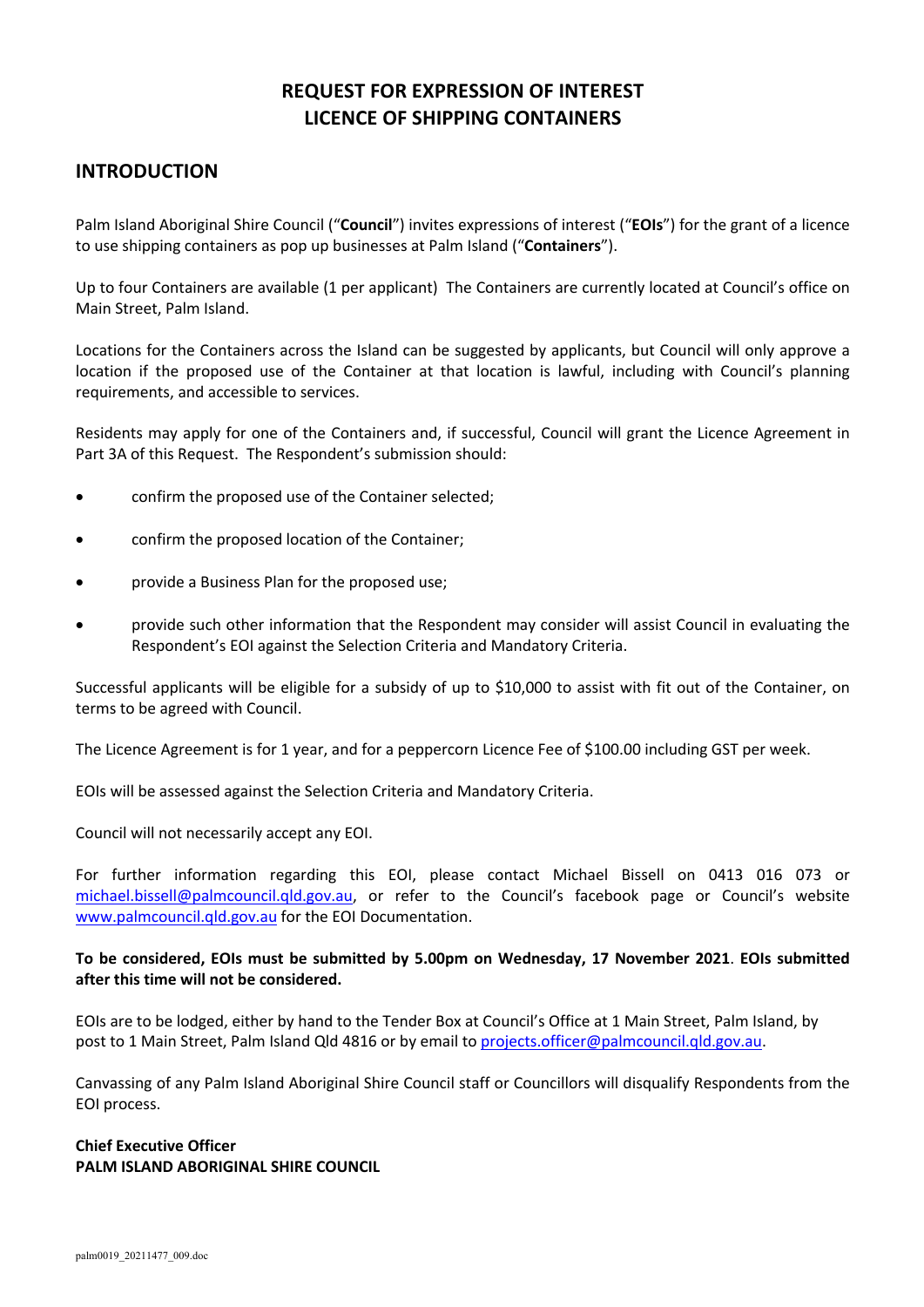## **CONTENTS**

| 1.                 |  |
|--------------------|--|
| 1.1.               |  |
| 1.2.               |  |
| 1.3.               |  |
| 1.4.               |  |
| 1.5.               |  |
| 1.6.               |  |
| 1.7.               |  |
| 1.8.               |  |
| 1.9.               |  |
| 1.10.              |  |
| 1.10.1.            |  |
| 1.10.2.            |  |
| 1.10.3.            |  |
| 1.10.4.            |  |
| 1.10.5.            |  |
| 1.10.6.            |  |
| 1.10.7.            |  |
| 1.10.8.            |  |
| 1.10.10.           |  |
| 1.10.11.           |  |
| 1.10.12.           |  |
| 1.10.13.           |  |
| 1.10.14.           |  |
| 1.10.15.           |  |
| 1.10.16.           |  |
| 2.                 |  |
| PART <sub>3A</sub> |  |
| 4.                 |  |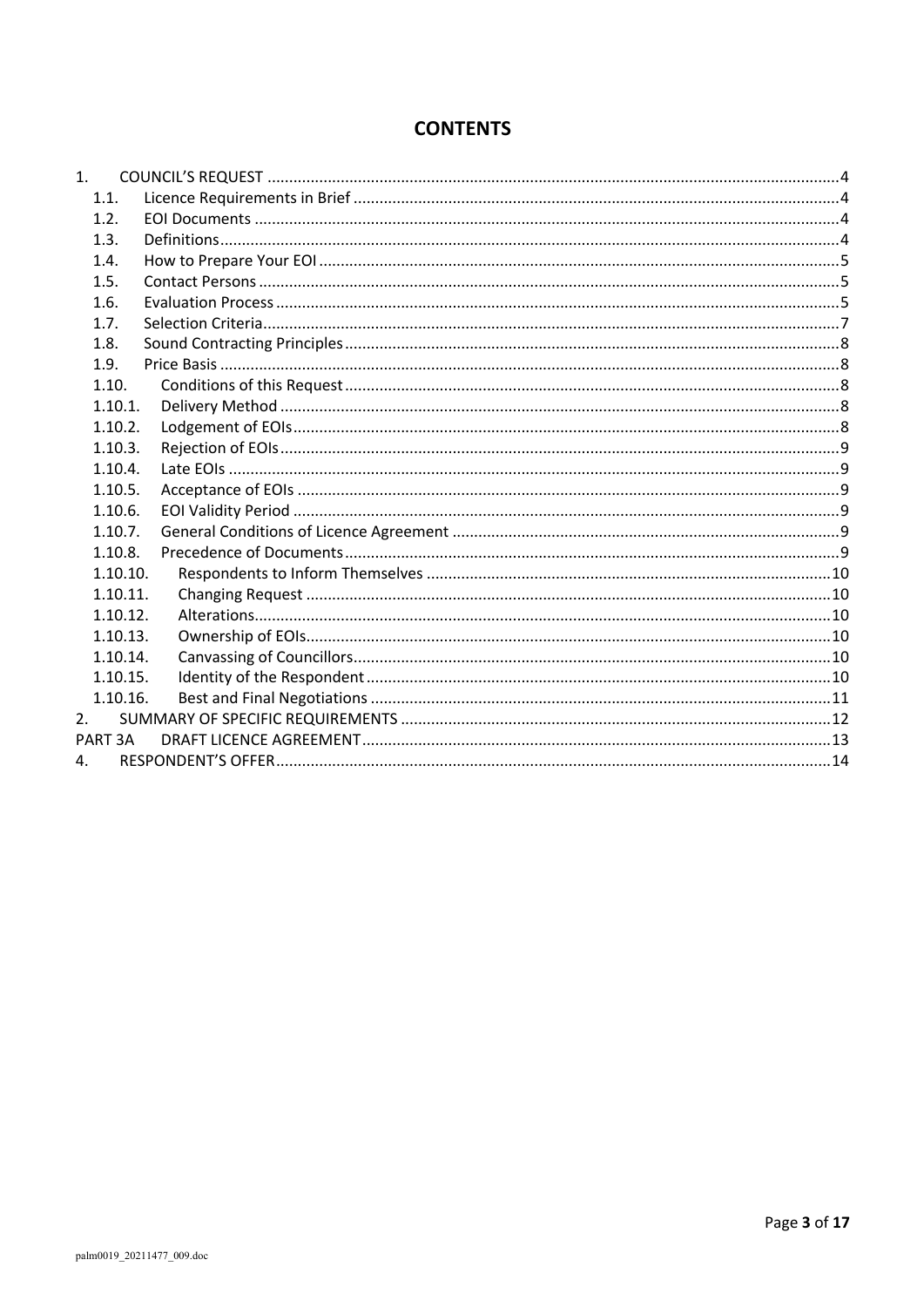#### **1. COUNCIL'S REQUEST**

#### **1.1. Licence Requirements in Brief**

This Request is to invite Respondents to submit an EOI to licence a shipping container in an identified location ("**the Container**").

The terms of the licence agreement will be as set out in Part 3A of this Request, subject to Clause 1.10.16 of this Part 1.

#### **1.2. EOI Documents**

This Request for Expression of Interest is comprised of the following parts:

- (a) Part 1 Council's Request (read and keep this part);
- (b) Part 2 Summary of specific requirements (read and keep this part);
- (c) Part 3 Draft Licence Agreement (read and keep this part); and
- (d) Part 4 Respondent's Offer (complete and return this part).

#### **1.3. Definitions**

Below is a summary of some of the important defined terms used in this Request:

| <b>Approved Purpose:</b> | Has the meaning given to that term in the Licence Agreement.                                                                                          |
|--------------------------|-------------------------------------------------------------------------------------------------------------------------------------------------------|
| <b>Attachments:</b>      | The documents you attach as part of your EOI.                                                                                                         |
| Council:                 | Palm Island Aboriginal Shire Council.                                                                                                                 |
| Deadline:                | The deadline for lodgement of your EOI, specified in Clause 1.10.2 of this<br>Part 1.                                                                 |
| EOI:                     | Your completed Offer form, response to the Selection Criteria and<br>Attachments.                                                                     |
| Licence Agreement:       | Means the draft Licence Agreement in Part 3A.                                                                                                         |
|                          |                                                                                                                                                       |
| <b>Licence Fee:</b>      | Means the amount specified in your Offer as the proposed Licence Fee,<br>which, if accepted, shall be the Licence Fee under the Licence<br>Agreement. |
| Location:                | Has the meaning given to that term in the Licence Agreement.                                                                                          |
| Offer:                   | Your offer to be selected to supply the Requirements.                                                                                                 |
| <b>Respondent:</b>       | Someone who has or intends to submit an Offer to the Council.                                                                                         |
| <b>Request:</b>          | This Request for Expressions of Interest.                                                                                                             |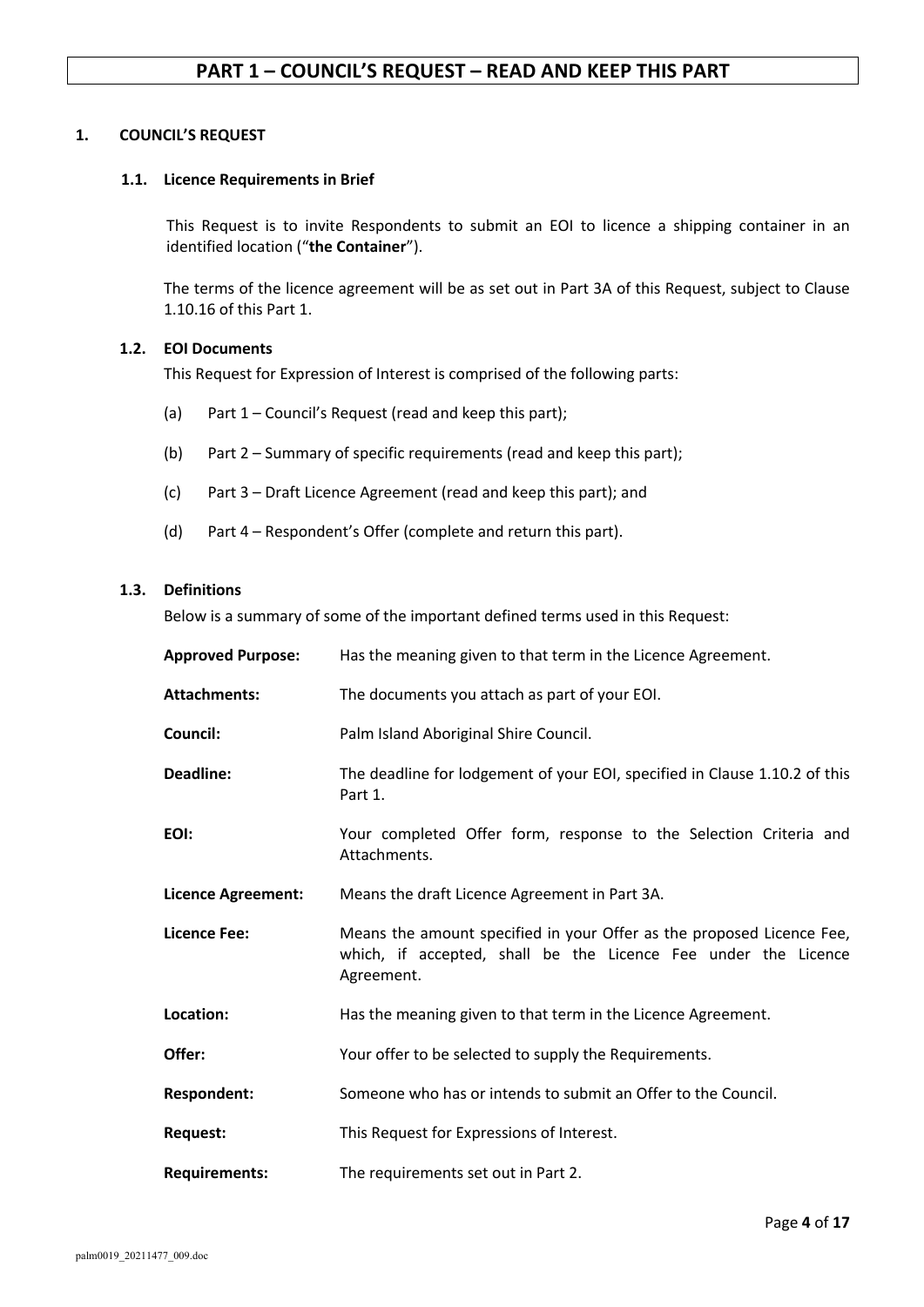**Selection Criteria:** The criteria used by the Council in evaluating your EOI, as set out in Clause 1.7 of this Part 1.

#### **1.4. How to Prepare Your EOI**

- (a) Carefully read all parts of this document.
- (b) Ensure you understand the Requirements (Part 2).
- (c) Ensure you read the draft Licence Agreement (Part 3A).
- (d) Complete the Response Form (Part 4) in all respects and attach your Attachments.
- (e) Make sure you have signed the Response Form and responded to all of the Selection Criteria.
- (f) Lodge your EOI before the Deadline. **This EOI closes at 5.00pm on Wednesday, 17 November 2021.** EOIs may be delivered by hand to the Tender Box at Council's Office at 1 Main Street, Palm Island, sent by post to 1 Main Street, Palm Island Qld 4816 or transmitted by email to projects.officer@palmcouncil.qld.gov.au.

#### **1.5. Contact Persons**

Respondents should not rely on any information provided by any person(s) other than those listed below:

#### Licence Agreement and Specifications Enquiries

Name: Michael Bissell Telephone: 0413 016 073 Email: michael.bissell@palmcouncil.qld.gov.au

#### **1.6. Evaluation Process**

This is a Request for Expression of Interest (RFEOI).

Your EOI will be evaluated using information provided in your EOI.

The following evaluation methodology will be used in respect of this Request:

- (a) EOIs are checked for completeness and compliance with this Request. EOIs that do not contain all information requested (eg. completed Offer form and Attachments) may be excluded from evaluation.
- (b) EOIs are assessed against the Selection Criteria.
- (c) EOIs that do not demonstrate compliance with the Mandatory Criteria.
- (d) Respondents are responsible for confirming that the Approved Purpose and Location of the Container/s is consistent with Council's regulatory and planning requirements. If Council is not satisfied that the proposed Approved Purpose can be accommodated within Council's regulatory and planning requirements, the EOI may be excluded from evaluation. To remove any doubt, Council's acceptance does not amount to any representation as to the lawfulness or otherwise of the proposed Approved Purpose.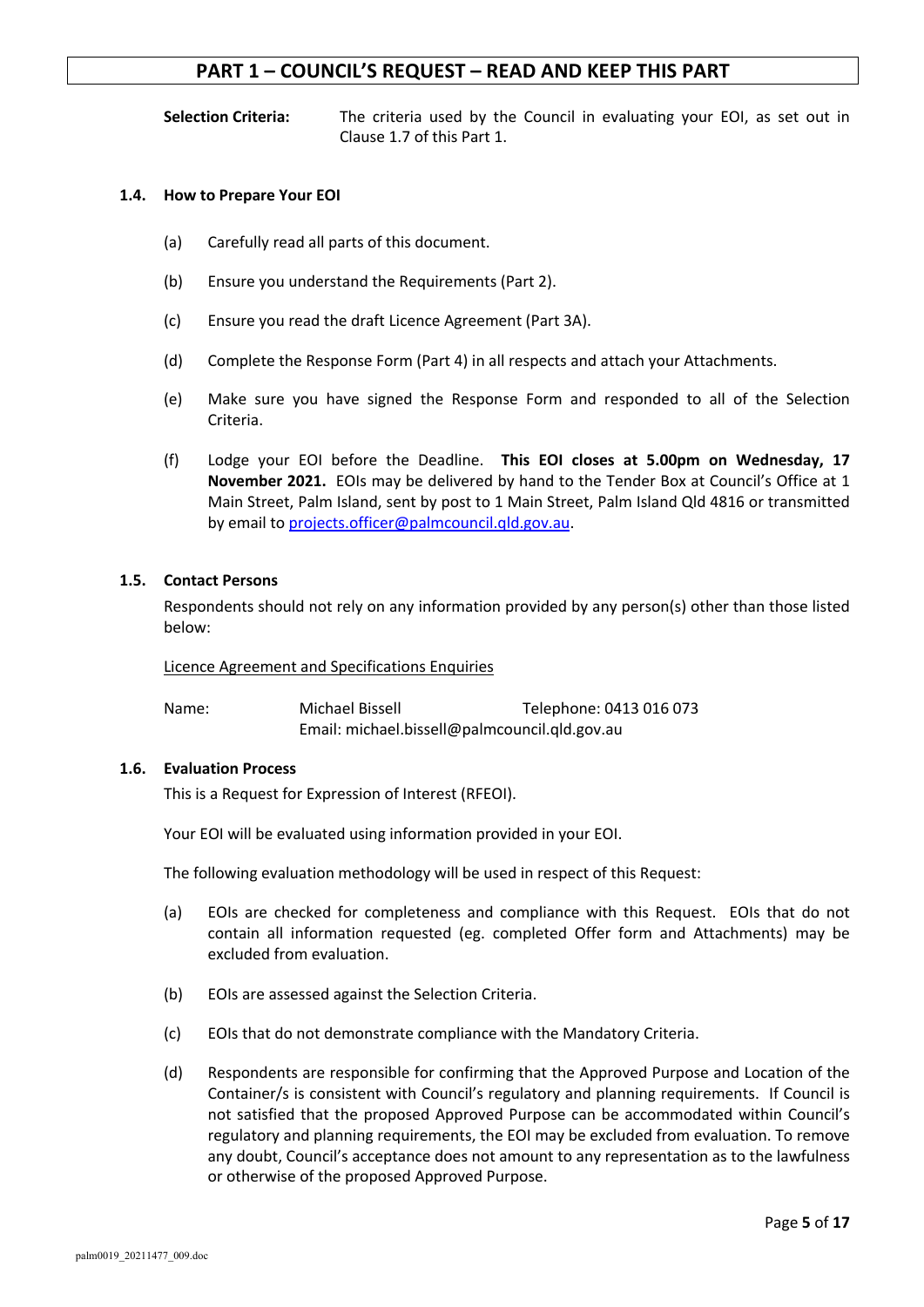(e) The most suitable Respondents may be short-listed and may be required to clarify their EOI and demonstrate their ability to perform the Licence Agreement being offered. Referees may also be requested and contacted prior to the selection of the successful Respondent.

A Licence Agreement may then be awarded to the Respondent, whose EOI is considered the most advantageous EOI to the Council.

In assessing EOIs, Council may

- (a) consider:
	- (i) information contained in the EOI;
	- (ii) outcomes from discussions with Respondent's referees (if any);
	- (iii) any other information available to Council;
	- (iv) any relevant law, including the *Local Government Act 2009* (Qld) and any regulation enacted under it; and
	- (v) other information which Council reasonably considers to be relevant to its assessment, including but not limited to any procurement policies or procedures implemented by Council;
- (b) ignore any part of the EOI which is ambiguous, uncertain, unclear or illegible without seeking clarification from the Respondent and may assess the balance of the EOI.

Council may seek any further information or assistance from any person (including third parties) where Council considers in its absolute discretion it is necessary to do so in order to properly evaluate any aspect of the EOI. Council may (but is not required to) notify the Respondent of a third party appointed by Council to provide such assistance to Council, and, if advised, the Respondent must cooperate with and provide all information and assistance reasonably requested by such third party. Council may exclude from assessment or reject an EOI if the Respondent does not provide such cooperation, information and other assistance.

Council:

- (a) is not bound to accept the lowest or any EOI, or any clarification, alteration or amendment of an EOI; and
- (b) may, subject to this Part 1, at its discretion, reject or accept:
	- (i) a late EOI;
	- (ii) an EOI that does not confirm with the requirements of this Request;
	- (iii) an EOI which fails to achieve a satisfactory score against any of the Selection Criteria;
	- (iv) an EOI which has been clarified, altered or amended in accordance with this Request; or
	- (v) an EOI submitted by a Respondent that has breached this Request.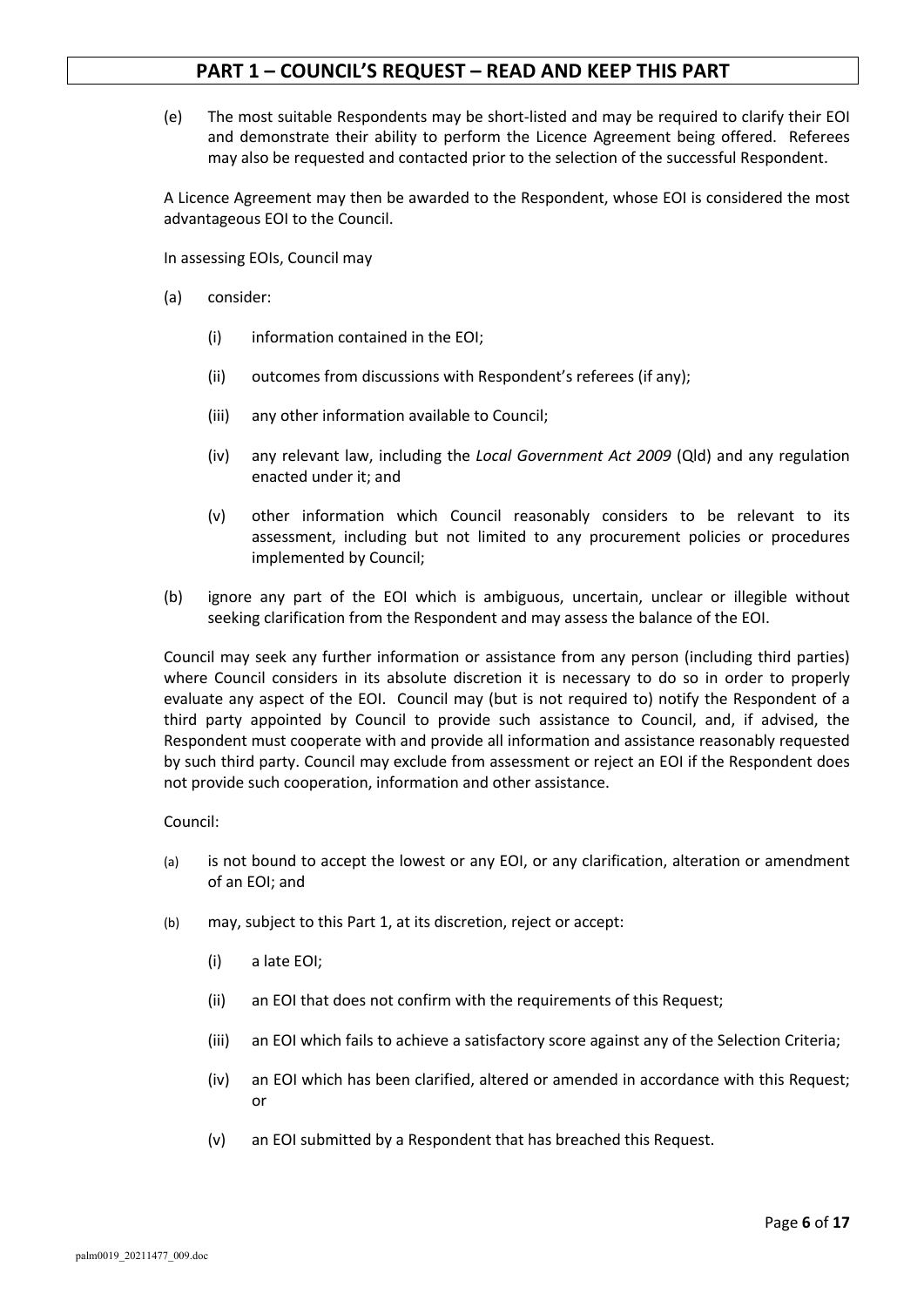## **1.7. Selection Criteria**

The EOI submission will be assessed having regard to the following Selection Criteria:

Qualitative Criteria

| A | The proposed Approved Purpose and the proposed Location.                                                                                                                       | Weighting 50% |
|---|--------------------------------------------------------------------------------------------------------------------------------------------------------------------------------|---------------|
|   | Preference will be given to Approved Purposes that are not<br>currently available at Palm Island or will be delivered in a<br>different way to existing services.              |               |
|   | Council will consider:                                                                                                                                                         |               |
|   | Planning regulations and principles;                                                                                                                                           |               |
|   | Community amenity;                                                                                                                                                             |               |
|   | Health, safety and environmental considerations.                                                                                                                               |               |
| B | Managerial and financial skills and resources capable to<br>carry out the proposed Approved Purpose, including<br>relevant experience (evidence required in the Business Plan) | Weighting 30% |
| C | Employment and investment benefits offered to the<br>community (evidence required in the Business Plan)                                                                        | Weighting 20% |
|   | <b>TOTAL</b>                                                                                                                                                                   | 100%          |

#### Rating Scale

| Score         | Description of Score                                                               |
|---------------|------------------------------------------------------------------------------------|
| 0             | Inadequate or non-appropriate offer, many deficiencies, does not meet<br>criterion |
| $\mathcal{P}$ | Poor offer, some deficiencies, only partially meets criterion                      |
| 4             | Marginal offer, few deficiencies, almost meet criterion                            |
| 6             | Acceptable offer, no deficiencies, meets all criterion                             |
| 8             | Good offer, exceeds criterion                                                      |
| 10            | Excellent offer, greatly exceeds criterion                                         |

#### Mandatory Criteria

A Must be a local Palm Island resident (not an association or other organisation)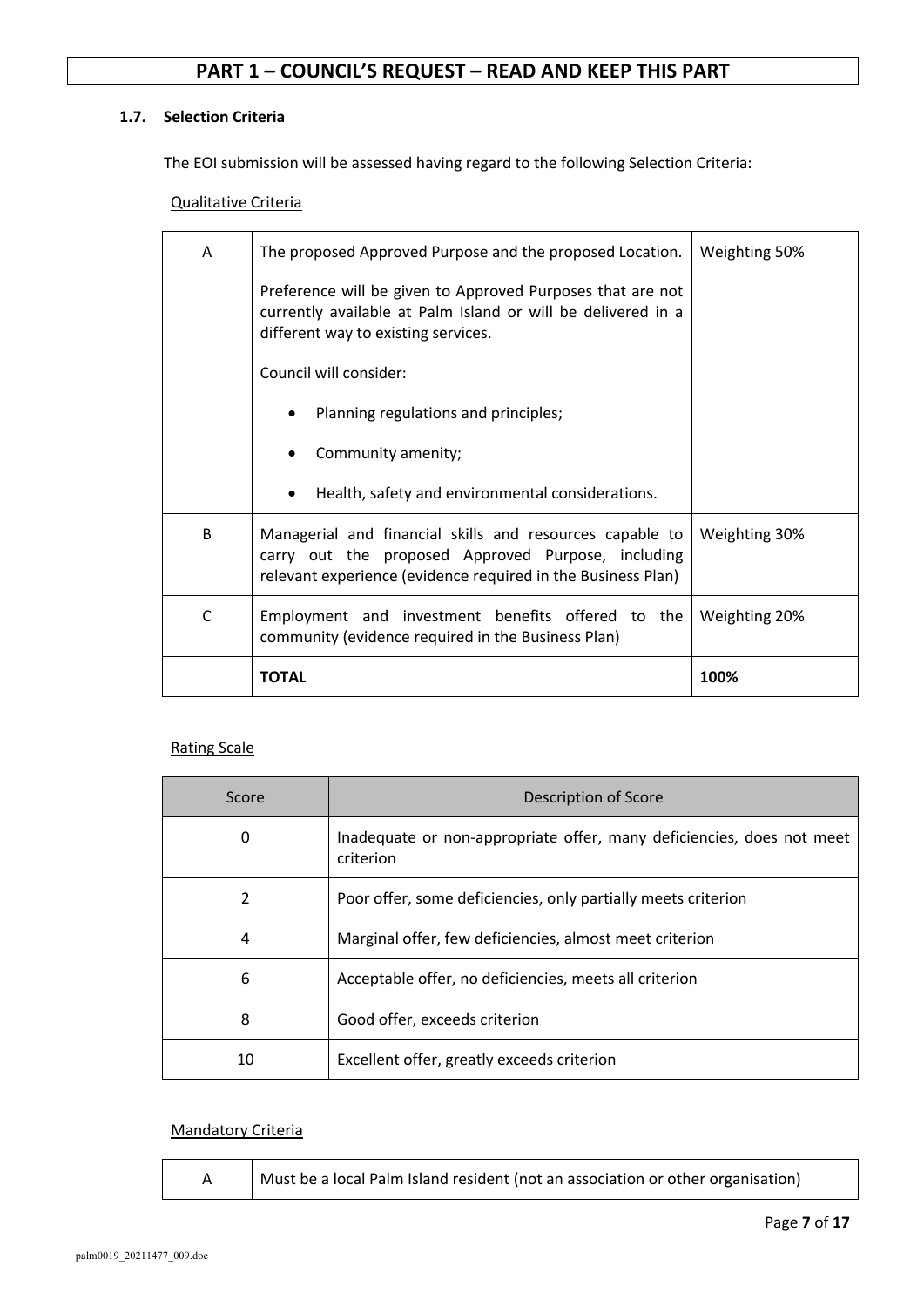| B | Must be at least 18 years of age                                                                                                                                                                        |
|---|---------------------------------------------------------------------------------------------------------------------------------------------------------------------------------------------------------|
| C | Fit and proper person to carry out the Approved Purpose. The Respondent<br>acknowledges that Council will obtain a criminal history check of the Respondent to<br>assist in considering this criterion. |
| D | Eligible to hold any approvals required for the Approved Purpose                                                                                                                                        |
| E | Proposed Location has access to Services                                                                                                                                                                |
| F | Must hold or be eligible to hold a working with children blue card                                                                                                                                      |

#### **1.8. Sound Contracting Principles**

In the assessment of each EOI submission the Council will also take into account the sound contracting principles in Section 104(3) of the *Local Government Act 2009* namely:

- (a) value for money; and
- (b) open and effective competition; and
- (c) the development of competitive local business and industry; and
- (d) environmental protection; and
- (e) ethical behaviour and fair dealing.

#### **1.9. Price Basis**

All prices for the Licence Agreement offered under this Request shall be calculated and in accordance with the terms of the Licence Agreement.

#### **1.10. Conditions of this Request**

#### 1.10.1. **Delivery Method**

EOIs may be:

- (a) delivered by hand to the Tender Box at Council's Office at 1 Main Street, Palm Island;
- (b) sent through the mail to the Chief Executive Officer, 1 Main Street, Palm Island Qld 4816; or
- (c) sent by email to projects.officer@palmcouncil.qld.gov.au.

EOIs submitted by facsimile will **not** be accepted.

#### 1.10.2. **Lodgement of EOIs**

The EOI must be lodged by the Deadline. The Deadline for this Request is **5.00pm on Monday, 15 November 2021**. Unless being emailed, the EOI must be placed in a sealed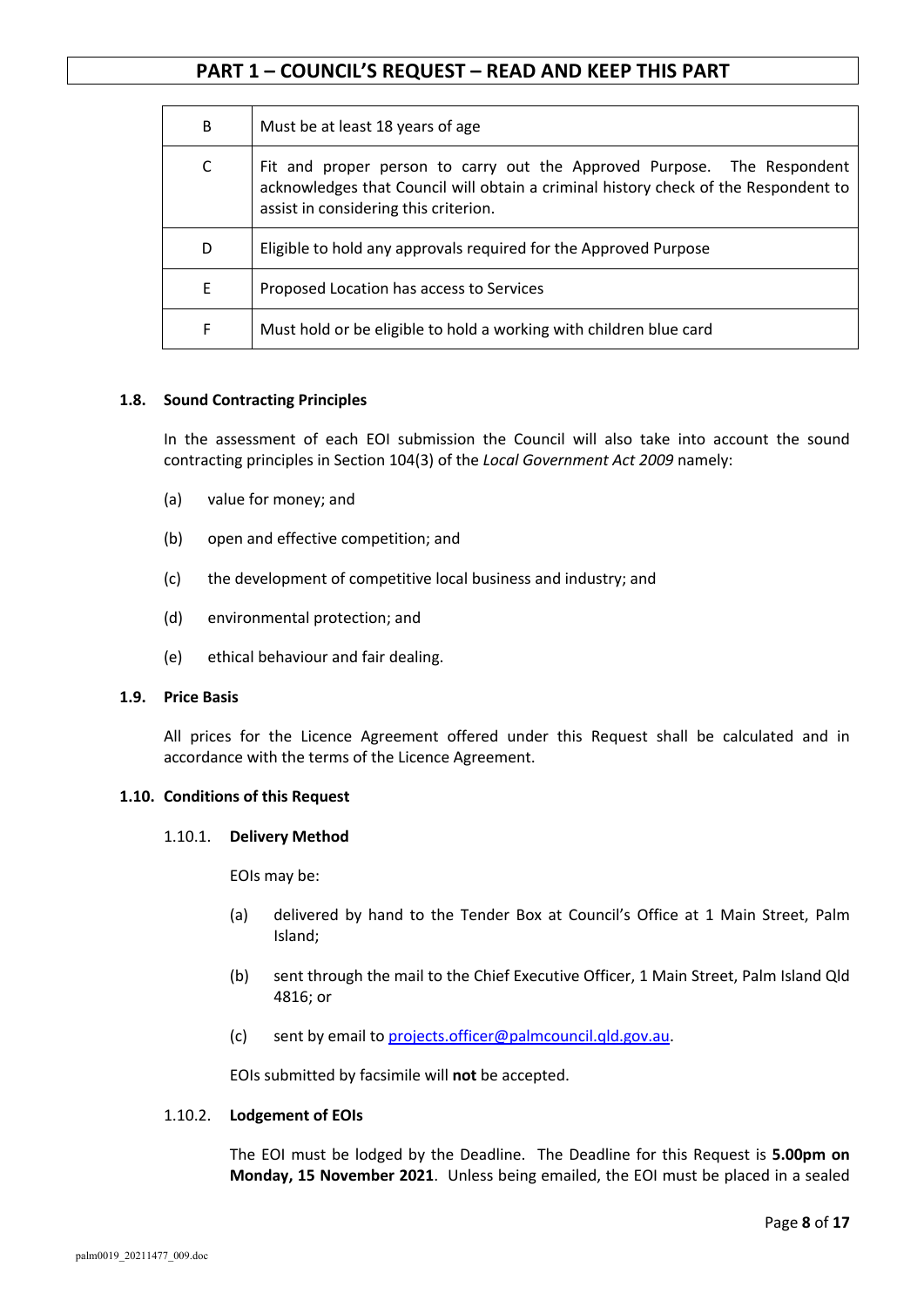envelope, clearly endorsed with the EOI number and titled as shown on the front cover of this Request.

Respondents must ensure that they have provided **one signed** copy of their EOI. Any brochures or pamphlets should be attached to the copy.

#### 1.10.3. **Rejection of EOIs**

A EOI may be rejected without consideration of its merits in the event that it is not submitted before the Deadline and at the place specified in the Request. A EOI may also be rejected without consideration if it is submitted **unsigned** or if it **fails** to comply with any other requirements of the Request, including if there are any incomplete parts of Part 4.

#### 1.10.4. **Late EOIs**

EOIs received after the Deadline may **not** be accepted for evaluation.

#### 1.10.5. **Acceptance of EOIs**

The Council is not bound to accept any EOI and may reject any or all EOIs submitted.

#### 1.10.6. **EOI Validity Period**

All EOIs shall remain valid and open for acceptance for a period of two (2) months from the Deadline unless otherwise agreed by the parties.

#### 1.10.7. **General Conditions of Licence Agreement**

EOIs shall be deemed to have been made on the basis of and to incorporate the Licence Agreement.

#### 1.10.8. **Precedence of Documents**

In the event of there being any conflict or inconsistency between the Terms and Conditions in this Request and those in the Licence Agreement, the Terms and Conditions appearing in the Licence Agreement shall have precedence.

#### 1.10.9. **Council's Rights After EOIs Received**

Without limiting any other specific clause in this Request, Council may, at any time after EOIs have been received, in its absolute discretion:

- (a) request any one or more Respondents to change their EOI to take account of a change in this Request or any error in the Request. However, Council has no obligation to do so and need not extend the same opportunity to each Respondent;
- (b) request a meeting with any one or more Respondents to obtain additional information from that Respondent;
- (c) seek to clarify and alter any aspect of a Respondent's EOI and may, at its discretion, advise any or all of the preferred Respondents of such clarification or alteration;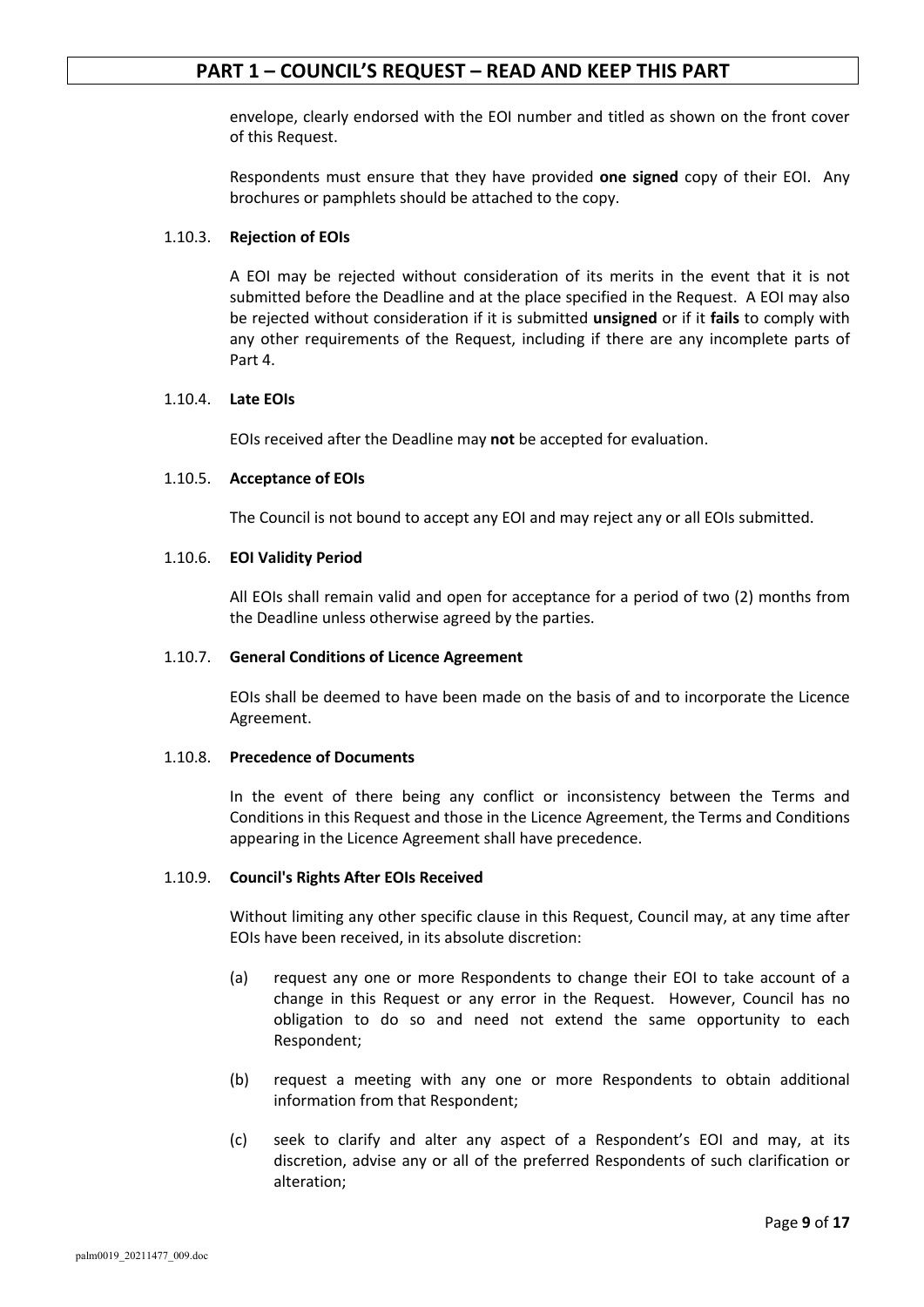- (d) request any one or more Respondent to provide a presentation of their EOI in person at Council's office at no cost to Council; and
- (e) request additional information from one or more Respondents.

#### 1.10.10. **Respondents to Inform Themselves**

Respondents shall be deemed to have:

- (a) inspected the Container/s proposed to be licensed pursuant to this Request;
- (b) examined the Request for Expressions of Interest and any other information available in writing to Respondents for the purpose of offer;
- (c) examined all further information relevant to the risks, contingencies and other circumstances having an effect on their EOI which is obtainable by the making of reasonable enquiries, including but not limited to access to power, water and sewage and transportation costs;
- (d) satisfied themselves as to the correctness and sufficiency of their EOIs; and
- (e) acknowledged that the Council may enter into negotiations with chosen Respondents. Negotiations shall be carried out in good faith.

#### 1.10.11. **Changing Request**

Council reserves the right to change these Conditions and any other aspect of this Request at any time prior to the Deadline.

#### 1.10.12. **Alterations**

The Respondent shall not alter or add to the Request documents unless required or allowed by these Conditions.

The Council may later invite all Respondents to change their EOI to take account of a change in this Request.

#### 1.10.13. **Ownership of EOIs**

All documents, materials, articles and information submitted by the Respondent as part of or in support of a EOI shall become upon submission the absolute property of the Council and will not be returned to the Respondent at the conclusion of the EOI process.

#### 1.10.14. **Canvassing of Councillors**

If a Respondent, whether personally or by an agent, canvasses any of the Council's councillors with a view to influencing the acceptance of any EOI made by it or any other EOI, then regardless of such canvassing having any influence on the acceptance of the EOI, the Council may at its discretion omit the EOI from consideration.

#### 1.10.15. **Identity of the Respondent**

The identity of the Respondent is fundamental to the Council. The Respondent shall be the person, persons or corporation named as the Respondent in Part 4 and whose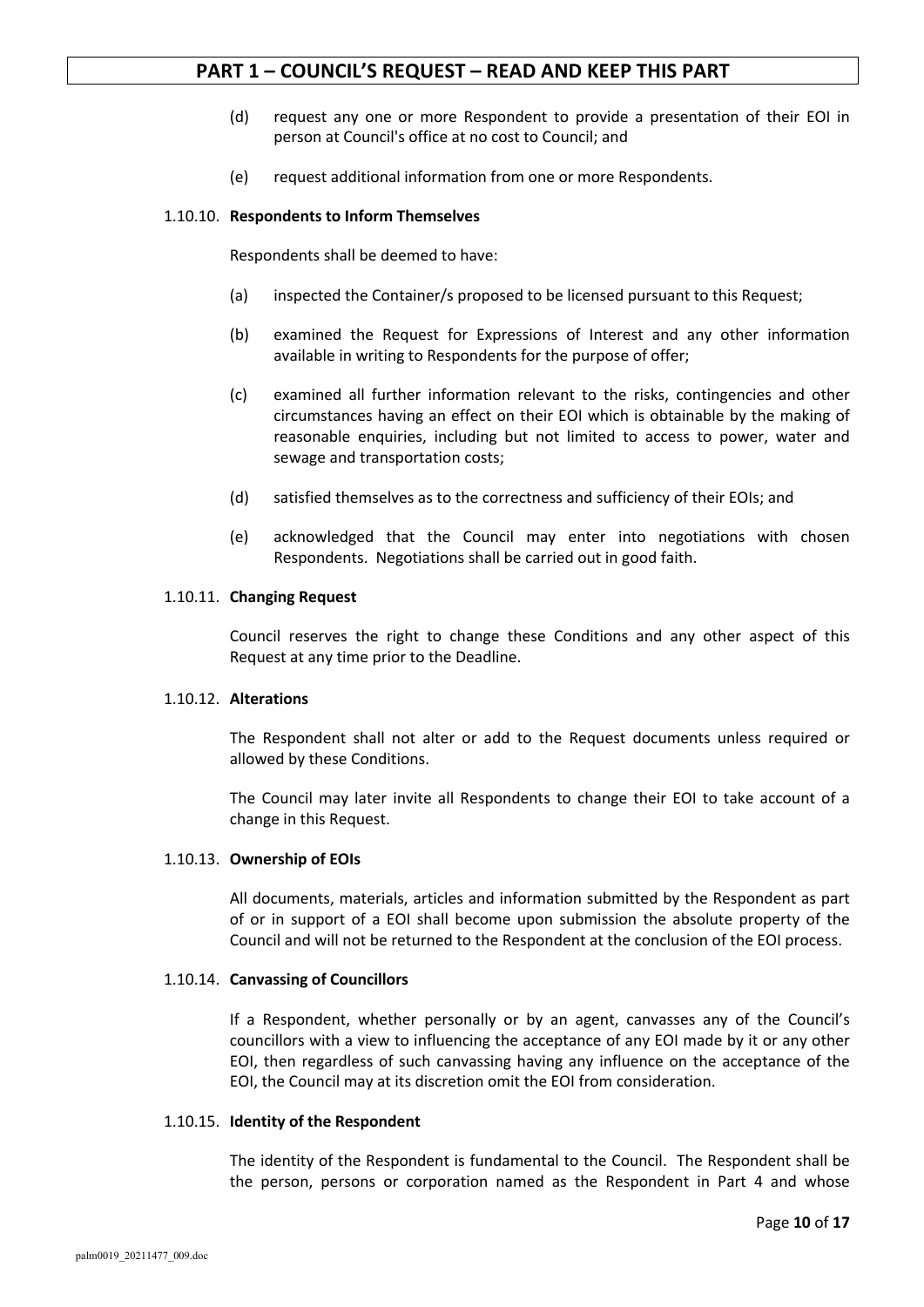execution appears on the Offer Form in Part 4 of this Request. Upon acceptance of the EOI and execution of the Licence Agreement, the Respondent shall become the licensee under the Licence Agreement.

#### 1.10.16. **Best and Final Negotiations**

Council reserves the right to conduct best and final negotiations with any Respondents with a view of securing a EOI outcome most favourable to the Council's interests.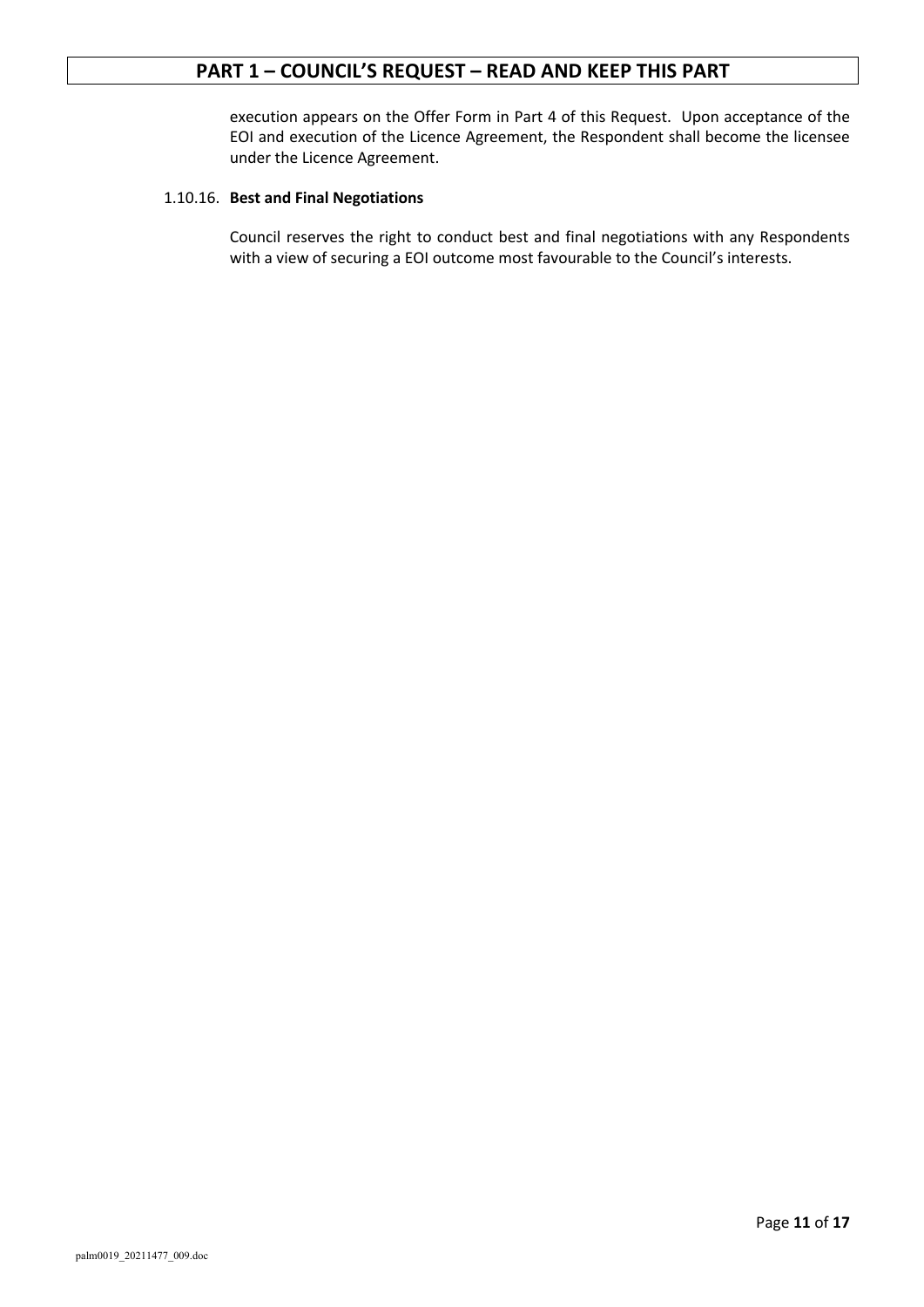## **PART 2 – SUMMARY OF SPECIFIC REQUIREMENTS – READ AND KEEP THIS PART**

#### **2. SUMMARY OF SPECIFIC REQUIREMENTS**

#### **2.1. Licence Agreement**

2.1.1. The Respondent acknowledges and agrees that the Licence Agreement contained in Part 3A of this Request shall form the basis of the arrangement between the parties, subject to any specifications in this Part 2, and any negotiations entered into between the parties pursuant to Part 1, Clause 1.10.16.

#### **2.2. Specific Requirements**

- 2.2.1. The Respondent may provide a submission on the basis of one or more of the Containers.
- 2.2.2. The Respondent must submit:
	- (a) a proposed Licence Fee for the Licence Agreement, exclusive of GST;
	- (b) a proposed Approved Purpose and Location for the Licence Agreement, noting Part 1, Clause 1.6(c);
	- (c) a Business Plan that responds to the Selection Criteria set out in Part 1, Clause 1.7.
- 2.2.3. If the Respondent is not an individual, the Respondent agrees that Council will require a guarantor to sign the guarantee in Annexure A of the Licence Agreement. Council will make enquiries as to the financial suitability of any guarantor.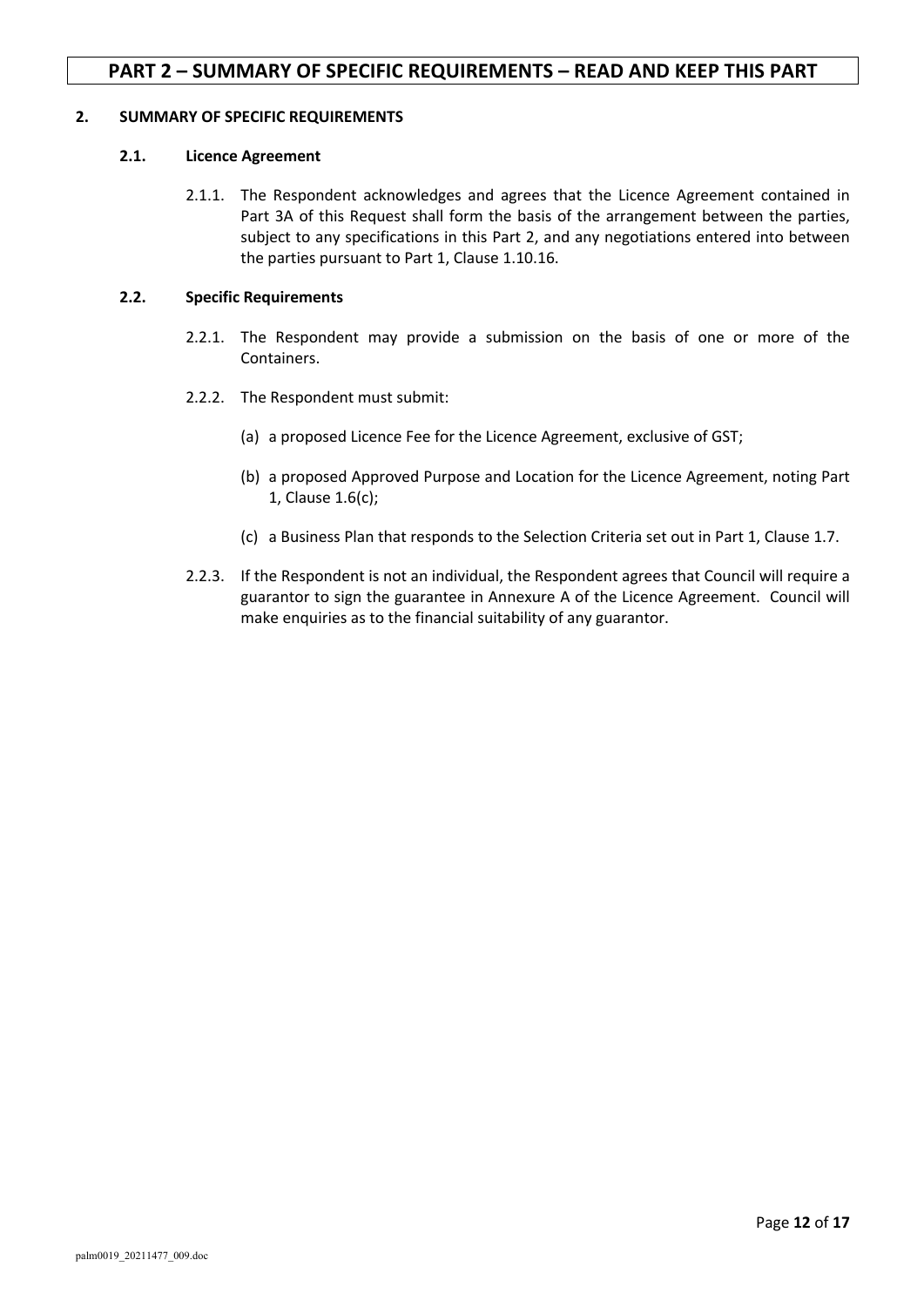## **PART 3 – DRAFT LICENCE – READ AND KEEP THIS PART**

**PART 3A DRAFT LICENCE AGREEMENT**

[INSERT]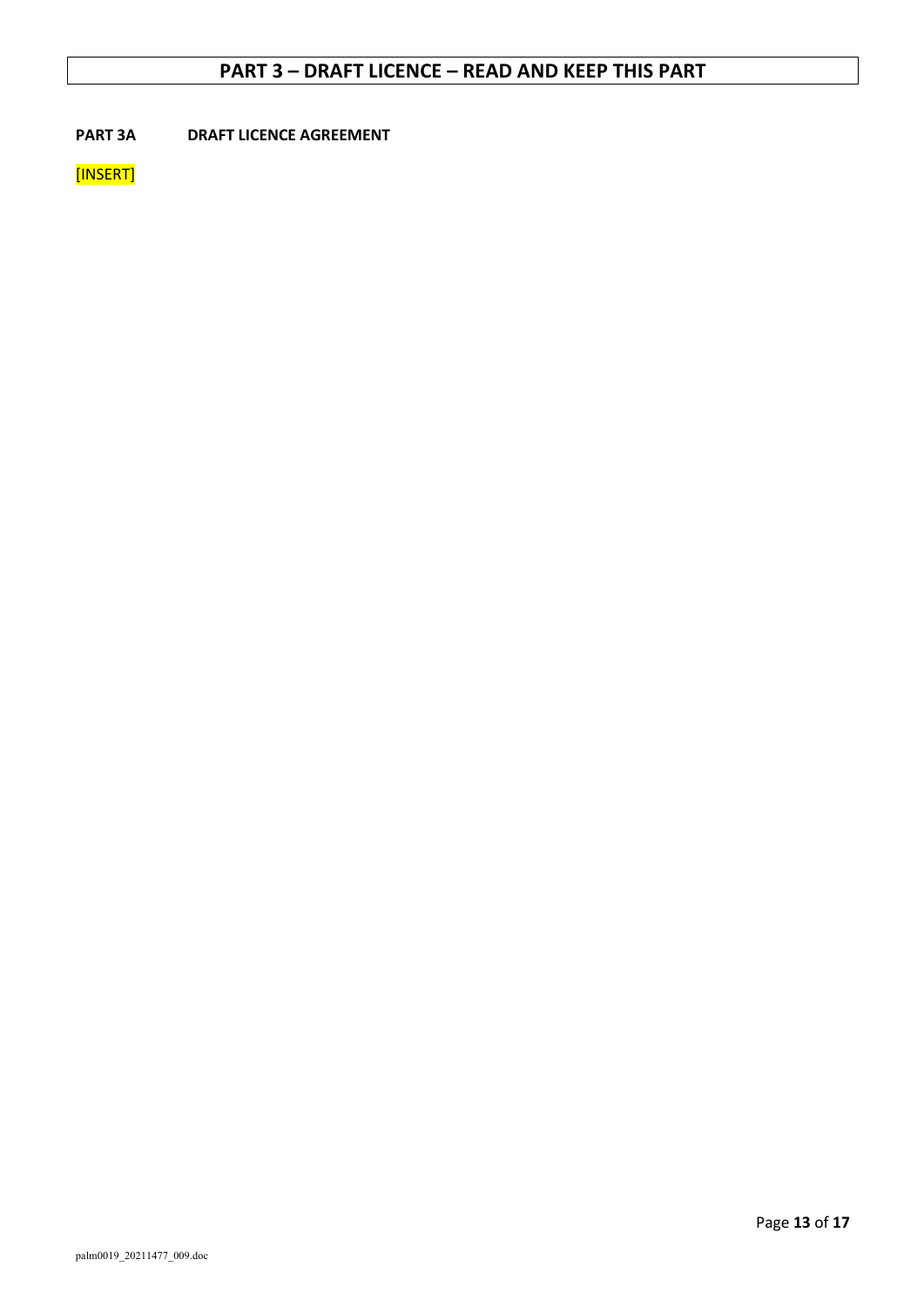#### **4. RESPONDENT'S OFFER**

**All parts of this Part 4 – Respondent's Offer must be completed and returned. If an EOI contains incomplete parts of this Part 4, the EOI may not be considered further by Council.**

## **Part A: Respondent Details**

| <b>Name of Respondent</b>                                     |                                              |
|---------------------------------------------------------------|----------------------------------------------|
| <b>ABN/ACN</b>                                                |                                              |
| <b>Contact Person</b>                                         |                                              |
| <b>Position of Contact Person</b>                             |                                              |
| <b>Street Address of Respondent</b>                           |                                              |
| <b>Postal Address of Respondent</b>                           |                                              |
| <b>Email Address of Respondent</b>                            |                                              |
| <b>Contact Telephone of</b><br><b>Respondent</b>              |                                              |
| Alternative Contact Telephone of<br>Respondent                |                                              |
| Is the Respondent registered for<br>GST?                      | $\Box$ Yes $\Box$ No                         |
| Does the Respondent have any<br><b>Conflicts of Interest?</b> | $\Box$ Yes $\Box$<br><b>No</b>               |
|                                                               | If Yes, include details on additional pages. |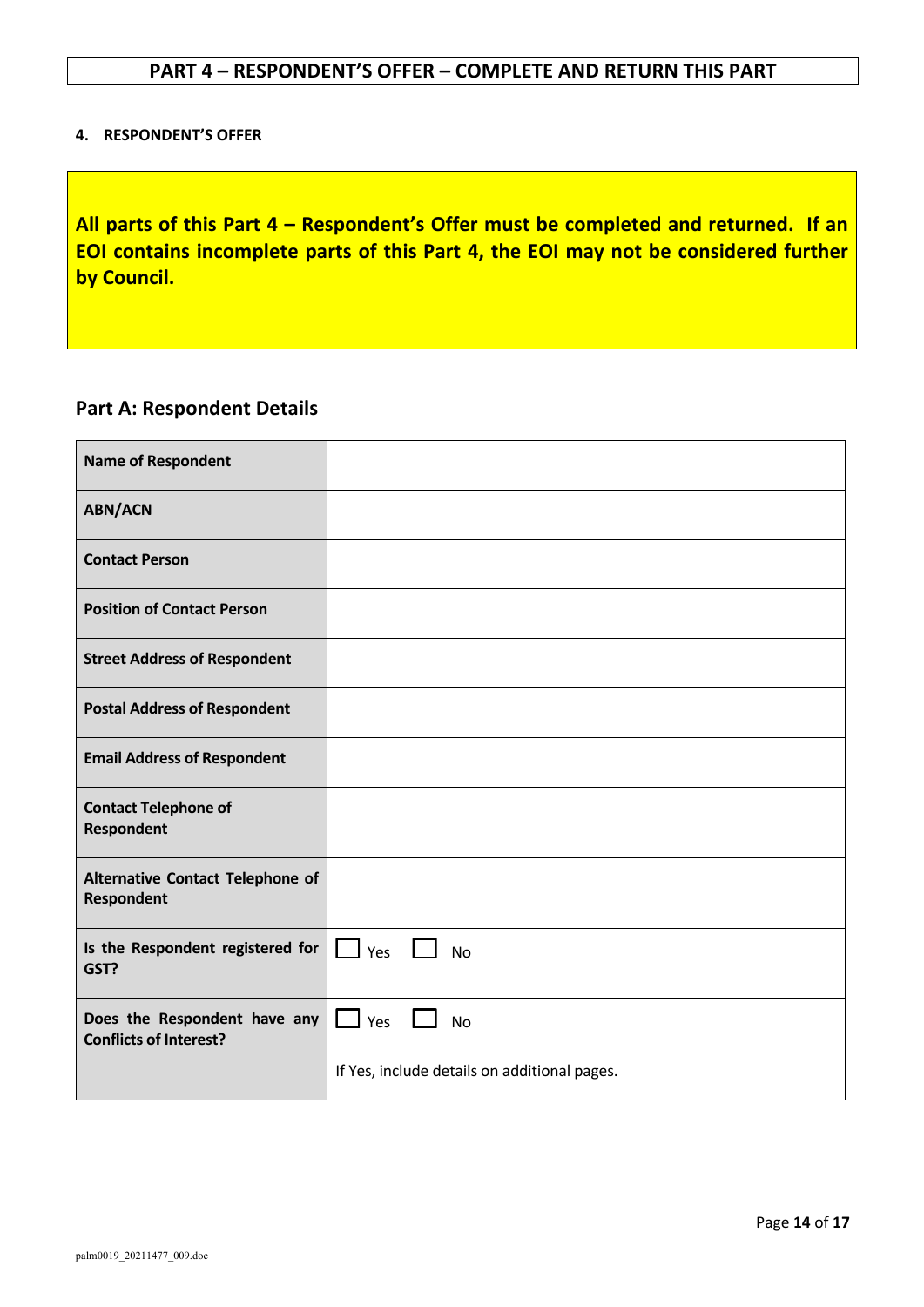| <b>Legal Information</b>                                                                                                                                                                         | Yes<br><b>No</b>                                             |
|--------------------------------------------------------------------------------------------------------------------------------------------------------------------------------------------------|--------------------------------------------------------------|
| (a)<br>Is the Respondent aware of any<br>legal matter that may affect the<br>Respondent's ability to perform<br>under the Licence Agreement,<br>including, for example, any criminal<br>history? | If Yes to any question, include details on additional pages. |
| Is the Respondent or any of its<br>(b)<br>directors or officers ineligible to<br>hold a working with children blue<br>card?                                                                      |                                                              |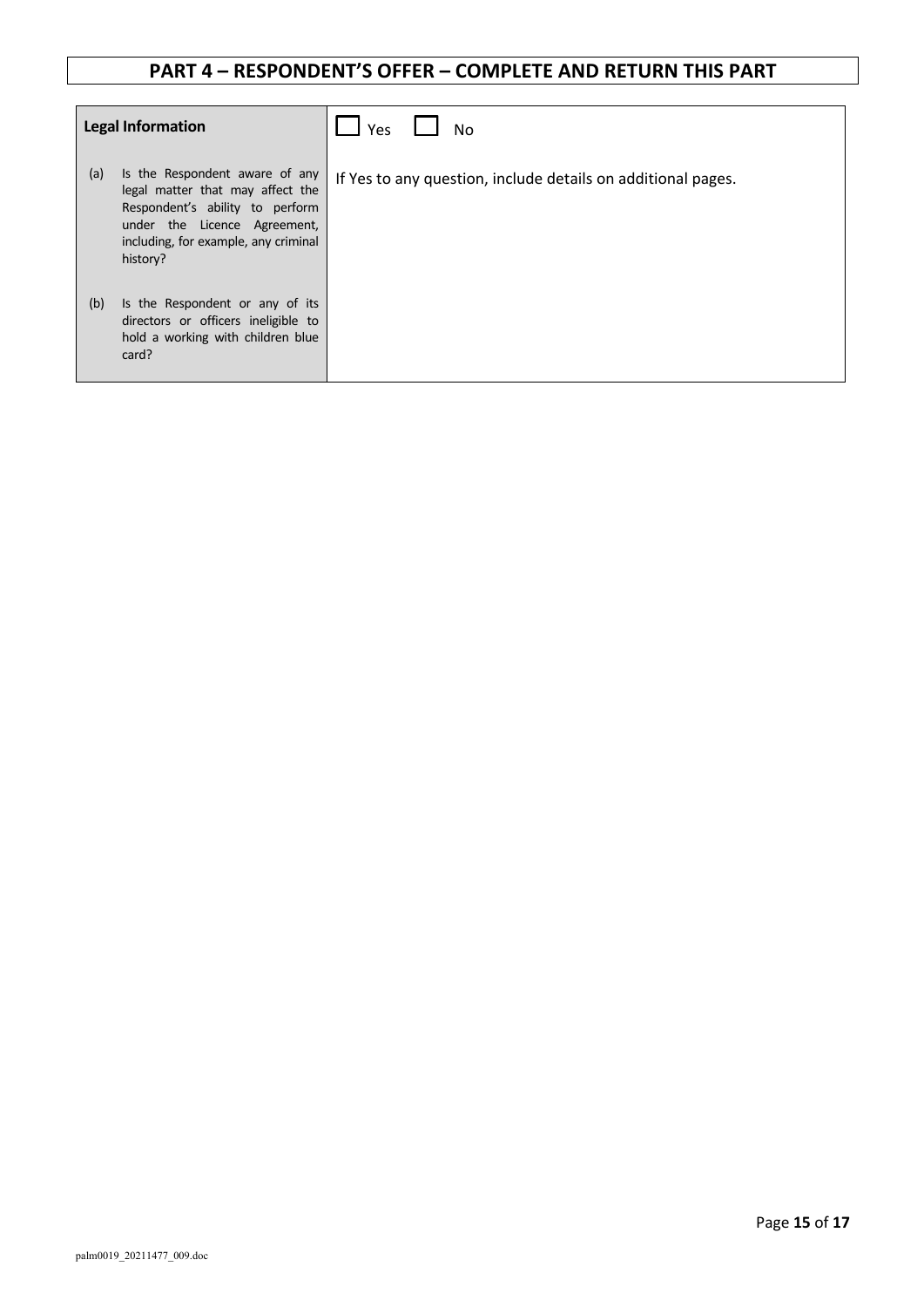## **Part B: Premises**

Respondent to confirm where the shipping container will be located.

## **Part C: Approved Purpose and Location**

Respondent to insert proposed Approved Purpose and Location under the Licence Agreement. If the Respondent is applying for more than one Container, the Respondent to nominate one Approved Purpose and Location for each Licence Agreement.

**\_\_\_\_\_\_\_\_\_\_\_\_\_\_\_\_\_\_\_\_\_\_\_\_\_\_\_\_\_\_\_\_\_\_\_\_\_\_\_\_\_\_\_\_\_\_\_\_\_\_\_\_\_\_\_\_\_\_\_\_\_\_\_\_\_\_\_\_\_\_\_**

**\_\_\_\_\_\_\_\_\_\_\_\_\_\_\_\_\_\_\_\_\_\_\_\_\_\_\_\_\_\_\_\_\_\_\_\_\_\_\_\_\_\_\_\_\_\_\_\_\_\_\_\_\_\_\_\_\_\_\_\_\_\_\_\_\_\_\_\_\_\_**

## **Part D: Business Plan and other documents**

Respondent to enclose, as a separate document, its Business Plan, and any other material the Respondent proposes that Council considers.